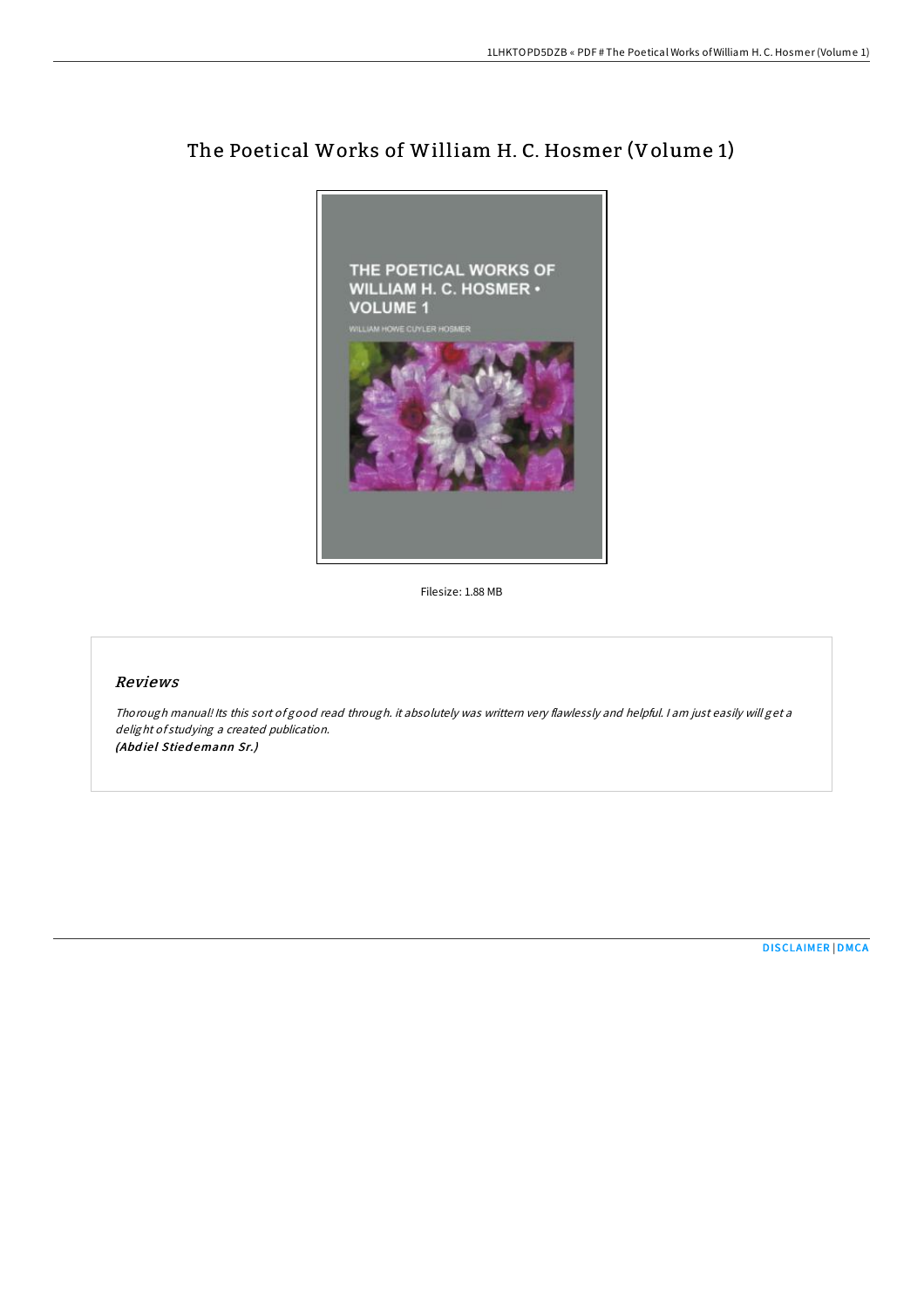# THE POETICAL WORKS OF WILLIAM H. C. HOSMER (VOLUME 1)



General Books. Paperback. Book Condition: New. This item is printed on demand. Paperback. 92 pages. Dimensions: 9.7in. x 7.4in. x 0.2in.This historic book may have numerous typos and missing text. Purchasers can download a free scanned copy of the original book (without typos) from the publisher. Not indexed. Not illustrated. 1854. Excerpt: . . . NOTES TO YONNONDIO. PROEM. Their rivers run with narrowed bounds. 11 That trees are great promoters of lakes and rivers, appears from a well known fact in North America; for, since the woods and forests have been grubbed and cleared, all bodies of water that were considerable a century ago, will not now drive a common mill. Natural History of Selborne--Kalms Travels in North America. CAN-TO I. Irondequoit was darkly lying. --Stanza I. By some writers the word was written Tyrondequait, by others Irondequat. Smith in his history of New York, alludes to a public trading house at Irondequat in the Senecas land. The name given on modern maps, to this romantic bay, is Irondequoit. With arching neck and a ir of pride The white swan floated on the tide. -- Stanza n. The authors father, a pioneer of Western New York, informed him, that in the first settlement of the country, he saw a flock of twenty swans spreading their snowy sails in the Bay of Irondequoit. Two or three summers since, a brother of the author shot a swan, of large dimensions, while flying over a pond in the vicinity of Avon; and more recently, one was killed in Irondequoit Bay, by a gentleman of Rochester. Gaunt wolf-dogs panted with the heat. --Stanza iv. The Indians rear a treed of dogs crossed with the wolf and fox--remarkable for their speed, sharp noses, and pointed, upright ears. On Cadaracquis calm expanse. --Stanza vII. Cadaracqui is...

 $\sqrt{\frac{1}{n}}$ Read The Poetical Works of [William](http://almighty24.tech/the-poetical-works-of-william-h-c-hosmer-volume-.html) H. C. Hosmer (Volume 1) Online B Download PDF The Poetical Works of [William](http://almighty24.tech/the-poetical-works-of-william-h-c-hosmer-volume-.html) H. C. Hosmer (Volume 1)